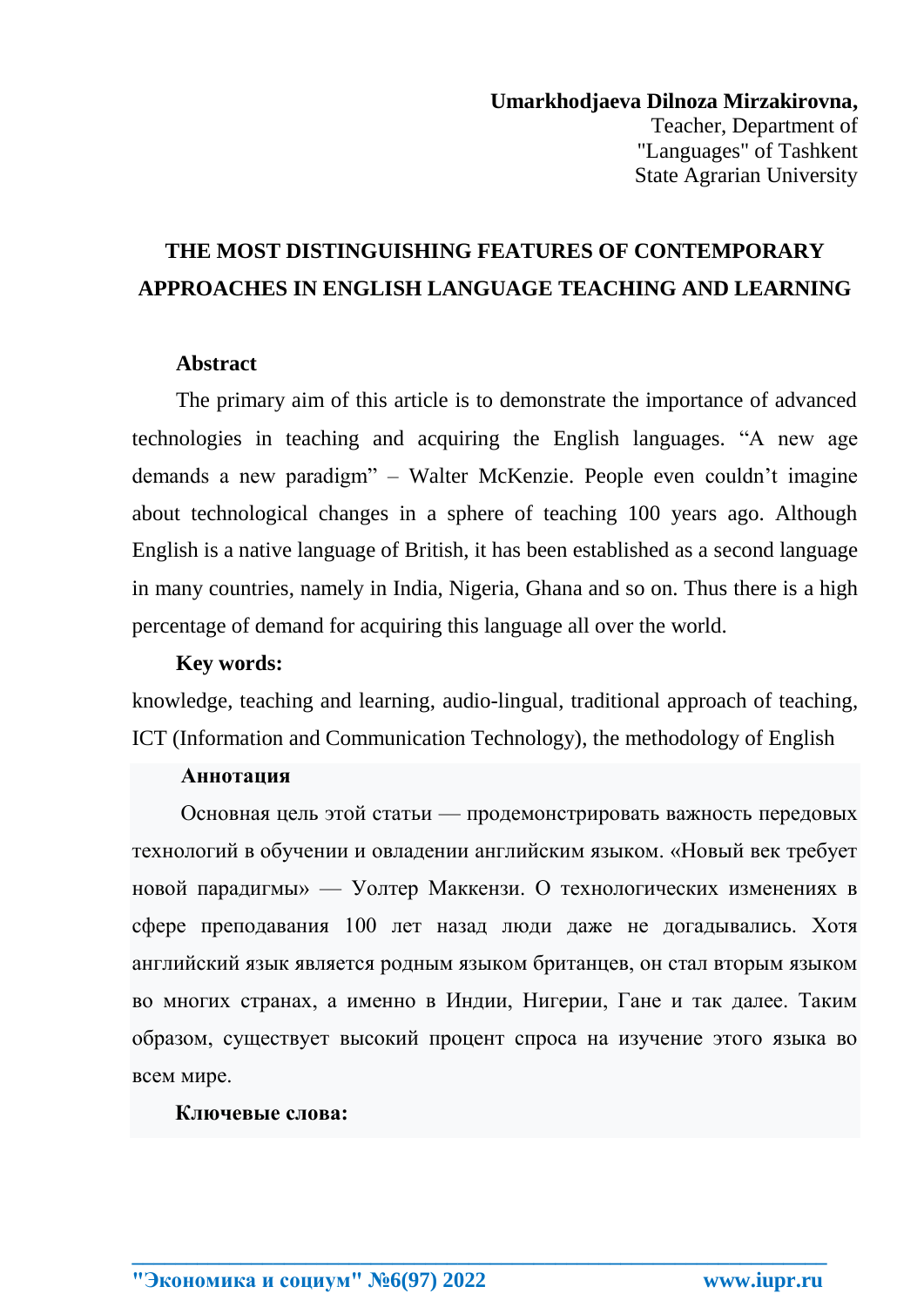знания, преподавание и обучение, традиционный подход к обучению, ИКТ (информационно-коммуникационные технологии), методика английского языка

# **Izoh**

 Ushbu maqolaning asosiy maqsadi ingliz tillarini o'rgatish va o'zlashtirishda ilg'or texnologiyalarning ahamiyatini ko'rsatishdir. "Yangi davr yangi paradigmani talab qiladi" - Valter Makkenzi. 100 yil oldin o'qitish sohasidagi texnologik o'zgarishlar haqida odamlar hatto tasavvur ham qila olmadilar. Ingliz tili inglizlarning ona tili bo'lsa-da, u ko'plab mamlakatlarda, xususan Hindiston, Nigeriya, Gana va boshqalarda ikkinchi til sifatida o'rnatilgan. Shunday qilib, butun dunyoda ushbu tilni o'rganishga talab yuqori.

# **Kalit so'zlar:**

 bilim, o'qitish va o'rganish, audio-lingual, o'qitishning an'anaviy yondashuvi, AKT (Axborot va kommunikatsiya texnologiyalari), ingliz tili metodologiyasi

During the past periods, there have been a plenty amount of changes in teaching and learning the English language. Nowadays traditional approach of teaching of any foreign languages is being severely discussed by experienced pedagogues. A majority of educationalists underpin untraditional method.

It is a truth universally acknowledged that English has become a pivotal means of communication in a number of domains (such as in business, education, medicine, bank accounting and so forth). The most distinguishing features of contemporary approaches are listed below:

 Development of audio-lingual skills. It takes fundamental place in the development of language skills of ESL students. People, who hold this statement, claim that listening and speaking are essential in structuring students' prior knowledge. To illustrate, babies first start to speak through listening rather than writing or reading.

**\_\_\_\_\_\_\_\_\_\_\_\_\_\_\_\_\_\_\_\_\_\_\_\_\_\_\_\_\_\_\_\_\_\_\_\_\_\_\_\_\_\_\_\_\_\_\_\_\_\_\_\_\_\_\_\_\_\_\_\_\_\_\_\_**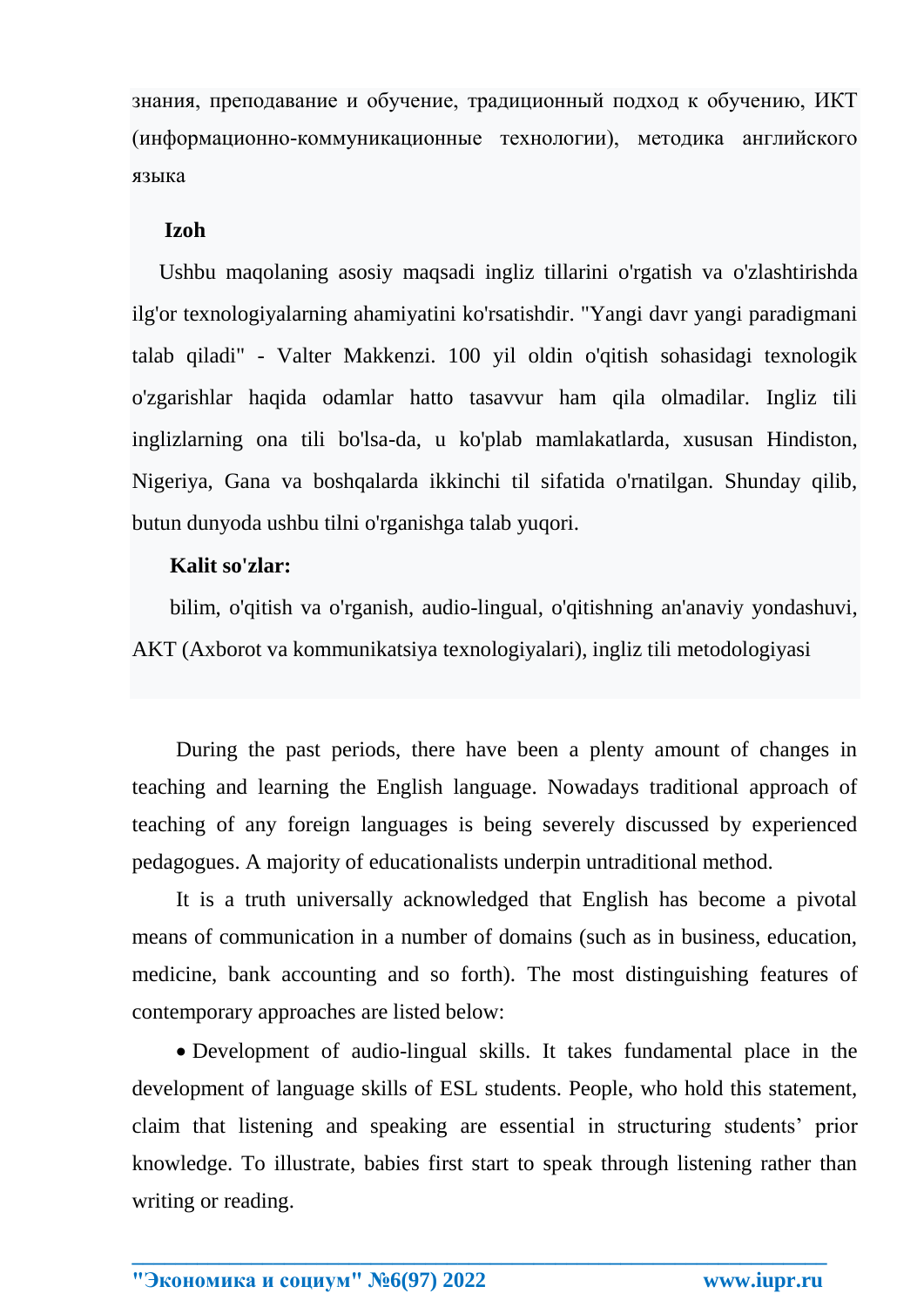• Improvement of verbal skills. Here teachers are expected to drill students' pronunciation and native-like sentence patterns. To execute this purpose a student should have some adequate model of speech.

• Using ICT (Information and Communication Technology) during the class is the most distinguishing feature of untraditional method. Teachers should utilize advanced technologies (computers, radios, interactive boards, TVs and so on) in order to develop students' stimulus to learn English.

I can deliberately claim that new means of gadgets have influenced not only on science itself, but also on teaching a second language. ICT has made a process of lessons more easy and interesting both for teachers and students. "With the help of technology, teachers will be leaders in the transformation of education around the world" – Craig R.Barrett. There are a number of advantages of leading ICTbased lesson, while teaching and learning English.

Firstly, the CALL (Computer Assisted Language Learning) has significantly influenced on teaching by broad and an ever altering discipline. Beatty explains, CALL as "Any process in which a learner uses a computer and a result improves his or her language and it covers the wide range of current practice in the field". "The internet and different computer applications have recently become common in a majority of English classrooms, because they can act as a stimulus which generates analysis, discussion and writing. Moreover, teachers of English should use advanced technologies during the lesson. Students enjoy using social media in English classrooms. Social networking as Facebook, Twitter or Instagram might help to have interesting conversation online. Students can post their short stories and have comments from their groupmates. In addition, there are a lot of websites and apps (duolingo, Babbel, Busuu and so on) that are functioned to improve communicative skills as utilizing ICT in a classroom is considered to be one of the effective ways to motivate students because it gives an opportunity to practice their knowledge in social media as well. The role of Internet shouldn't be ignored in terms of accelerating the English language. The internet offers the best's way to learn language other than immersion in an English speaking . The students'

**\_\_\_\_\_\_\_\_\_\_\_\_\_\_\_\_\_\_\_\_\_\_\_\_\_\_\_\_\_\_\_\_\_\_\_\_\_\_\_\_\_\_\_\_\_\_\_\_\_\_\_\_\_\_\_\_\_\_\_\_\_\_\_\_**